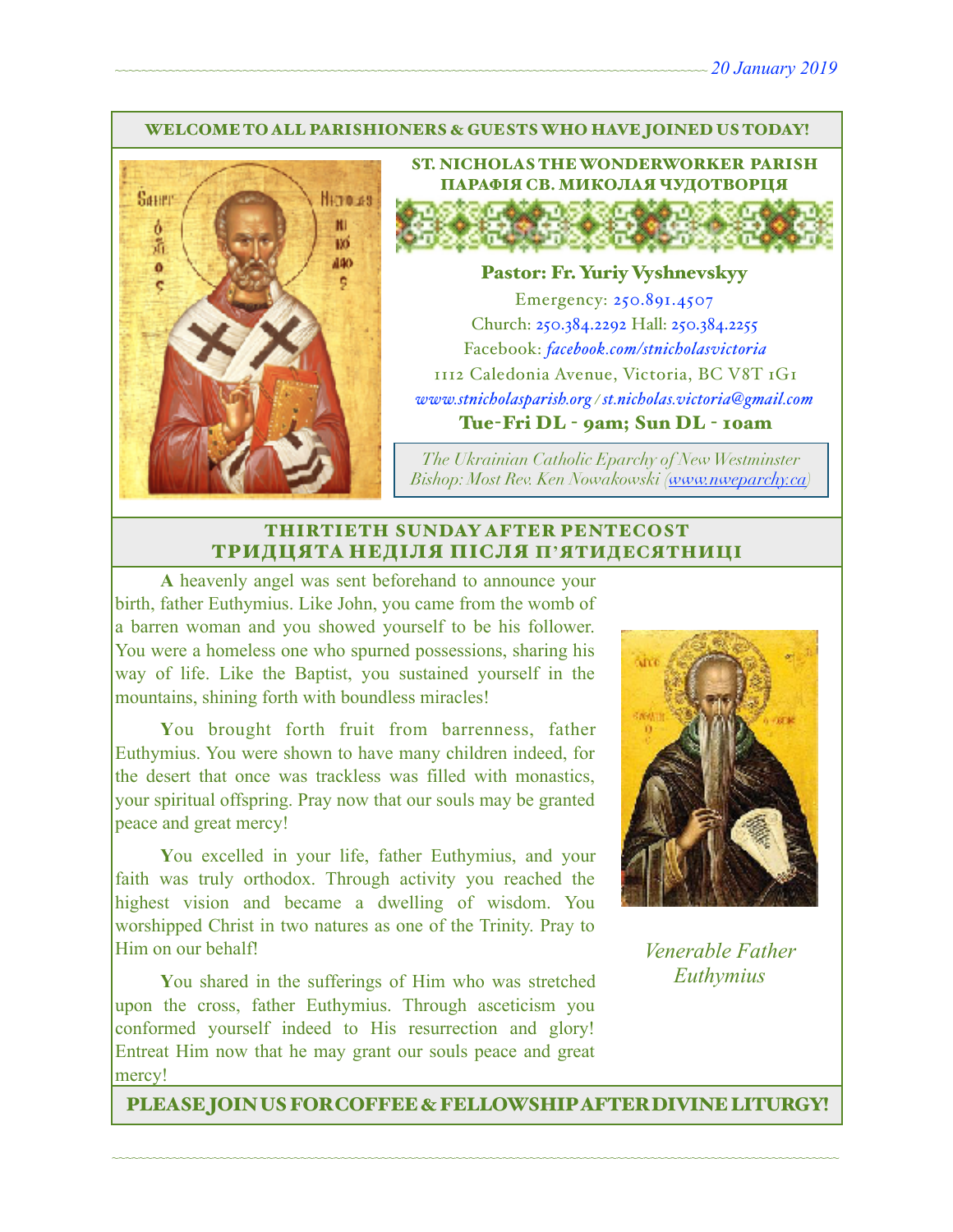| <b>SUNDAY HYMNS</b>                                                                                                                                                                                                                                                                                                                                                                                                                                                                                                                                                                                                                                                                                                                                                                                                                         |                |                                                                         |                                                                      |                                       |          |  |
|---------------------------------------------------------------------------------------------------------------------------------------------------------------------------------------------------------------------------------------------------------------------------------------------------------------------------------------------------------------------------------------------------------------------------------------------------------------------------------------------------------------------------------------------------------------------------------------------------------------------------------------------------------------------------------------------------------------------------------------------------------------------------------------------------------------------------------------------|----------------|-------------------------------------------------------------------------|----------------------------------------------------------------------|---------------------------------------|----------|--|
| <b>OPENING HYMN</b>                                                                                                                                                                                                                                                                                                                                                                                                                                                                                                                                                                                                                                                                                                                                                                                                                         |                |                                                                         | Бог Предвічний / God Eternal pg. 28-29                               |                                       |          |  |
| <b>COMMUNION HYMN</b>                                                                                                                                                                                                                                                                                                                                                                                                                                                                                                                                                                                                                                                                                                                                                                                                                       |                | Небо і Земля / Heaven and Earth pg. 72-74                               |                                                                      |                                       |          |  |
| <b>CLOSING HYMN</b>                                                                                                                                                                                                                                                                                                                                                                                                                                                                                                                                                                                                                                                                                                                                                                                                                         |                |                                                                         | Возвеселімся Всі Разом Нині/Today We Gather in Celebration pg. 54-55 |                                       |          |  |
| Please join us today in singing our Sunday hymns!                                                                                                                                                                                                                                                                                                                                                                                                                                                                                                                                                                                                                                                                                                                                                                                           |                |                                                                         |                                                                      |                                       |          |  |
| <b>SUNDAY &amp; DAILY SCHEDULE</b>                                                                                                                                                                                                                                                                                                                                                                                                                                                                                                                                                                                                                                                                                                                                                                                                          |                |                                                                         |                                                                      |                                       |          |  |
| <b>SUNDAY, January 20</b>                                                                                                                                                                                                                                                                                                                                                                                                                                                                                                                                                                                                                                                                                                                                                                                                                   |                |                                                                         | Divine Liturgy - for the Parishioners of St Nicholas Parish          |                                       | 10:00 AM |  |
| <b>MONDAY</b> , January 21                                                                                                                                                                                                                                                                                                                                                                                                                                                                                                                                                                                                                                                                                                                                                                                                                  |                | <b>NO SERVICESS</b>                                                     |                                                                      |                                       |          |  |
| <b>TUESDAY, January 22</b>                                                                                                                                                                                                                                                                                                                                                                                                                                                                                                                                                                                                                                                                                                                                                                                                                  |                |                                                                         | Divine Liturgy of St. John Chrysostom                                |                                       | 9:00 AM  |  |
| <b>WEDNESDAY, January 23</b>                                                                                                                                                                                                                                                                                                                                                                                                                                                                                                                                                                                                                                                                                                                                                                                                                |                |                                                                         | Divine Liturgy of St. John Chrysostom                                |                                       | 9:00 AM  |  |
| THURSDAY, January 24                                                                                                                                                                                                                                                                                                                                                                                                                                                                                                                                                                                                                                                                                                                                                                                                                        |                | Divine Liturgy of St. John Chrysostom                                   |                                                                      | 9:00 AM                               |          |  |
| FRIDAY, January 25                                                                                                                                                                                                                                                                                                                                                                                                                                                                                                                                                                                                                                                                                                                                                                                                                          |                |                                                                         |                                                                      | Divine Liturgy of St. John Chrysostom |          |  |
| <b>SATURDAY, January 26</b>                                                                                                                                                                                                                                                                                                                                                                                                                                                                                                                                                                                                                                                                                                                                                                                                                 |                | <b>NO SERVICESS</b>                                                     |                                                                      |                                       |          |  |
| <b>SUNDAY, January 27</b>                                                                                                                                                                                                                                                                                                                                                                                                                                                                                                                                                                                                                                                                                                                                                                                                                   |                | Divine Liturgy - for the Parishioners of St Nicholas Parish<br>10:00 AM |                                                                      |                                       |          |  |
| Please Note: to request a Divine Liturgy for a special intention, please see Fr. Yuriy to arrange for it!                                                                                                                                                                                                                                                                                                                                                                                                                                                                                                                                                                                                                                                                                                                                   |                |                                                                         |                                                                      |                                       |          |  |
| <b>SUNDAY EPISTLE READERS</b>                                                                                                                                                                                                                                                                                                                                                                                                                                                                                                                                                                                                                                                                                                                                                                                                               |                |                                                                         |                                                                      |                                       |          |  |
| <b>DATE</b>                                                                                                                                                                                                                                                                                                                                                                                                                                                                                                                                                                                                                                                                                                                                                                                                                                 | <b>READING</b> |                                                                         | <b>UKRAINIAN</b>                                                     | <b>ENGLISH</b>                        |          |  |
| <b>SUNDAY, January 20</b>                                                                                                                                                                                                                                                                                                                                                                                                                                                                                                                                                                                                                                                                                                                                                                                                                   | Col. 3: 12-16  | Kateryna Yaremyn                                                        |                                                                      | Peter Iwanuck                         |          |  |
| <b>SUNDAY, January 27</b>                                                                                                                                                                                                                                                                                                                                                                                                                                                                                                                                                                                                                                                                                                                                                                                                                   | 1 Tim. 5:15-17 | Glikeria Iwanuck                                                        |                                                                      | Darryl Huculak                        |          |  |
| <b>SUNDAY, February 3</b>                                                                                                                                                                                                                                                                                                                                                                                                                                                                                                                                                                                                                                                                                                                                                                                                                   | 1 Tim. 4:9-15  | Motria Koropecky                                                        |                                                                      | Graciela Spaciuk-Schwarz              |          |  |
| SUNDAY, February 10                                                                                                                                                                                                                                                                                                                                                                                                                                                                                                                                                                                                                                                                                                                                                                                                                         | 2 Tim. 3:10-15 | Yuliya Pelekhata                                                        |                                                                      | William Vanderven                     |          |  |
| Thank you, Epistle readers, for your service in proclaiming God's Word!                                                                                                                                                                                                                                                                                                                                                                                                                                                                                                                                                                                                                                                                                                                                                                     |                |                                                                         |                                                                      |                                       |          |  |
| <b>2018 PARISH COUNCIL EXECUTIVE</b>                                                                                                                                                                                                                                                                                                                                                                                                                                                                                                                                                                                                                                                                                                                                                                                                        |                |                                                                         | PASTORAL MINISTRY & HOLY MYSTERIES                                   |                                       |          |  |
| SECRETARYRichard DeMerchant - 250.893.3484<br>BAPTISMSby appointment  <br>MARRIAGESsix months notice should<br>FINANCIAL SECRETARYDavid Newberry - 250.598.8197<br>be given to the parish priest, and he should be<br>FUNDRAISING/HALL RENTALRobert Herchak - 250.386.7872<br>contacted before any other arrangements are made<br>MAINTENANCEMurray Chapman - 250.658.4769<br>FUNERALSby appointment<br>LITURGICAL COMMITTEEMotria Koropecky - 250.658.3051<br>MEMBER AT LARGECindy Lazaruk - 778.677.9072<br>Bequests & Wills: Leaving a bequeath is a process of giving a donation through your will. It is<br>simply a distribution from your estate to a charitable organization through your last will and testament. It<br>can be as small or as large a donation as you wish. It is important that you talk to your lawyer about the |                |                                                                         |                                                                      |                                       |          |  |
| process. In your kindness please remember St Nicholas the Wonderworker Ukrainian Catholic Church in<br>your bequeath and will. If anyone wishes to make such a bequeath in their will, the following clause may<br>be included or added to a will: "I give, devise, and bequeath to St Nicholas the Wonderworker Ukrainian<br>Catholic Parish - 1112 Caledonia Avenue, Victoria BC, V8T 1G1, the sum of \$<br>$($ or<br>$%$ of my                                                                                                                                                                                                                                                                                                                                                                                                           |                |                                                                         |                                                                      |                                       |          |  |

~~~~~~~~~~~~~~~~~~~~~~~~~~~~~~~~~~~~~~~~~~~~~~~~~~~~~~~~~~~~~~~~~~~~~~~~~~~~~~~~~~~~~~~~~~~~~~~~~~~~~~~~~~~~

estate), to be used for the benefit of the parish and it's pastoral activities."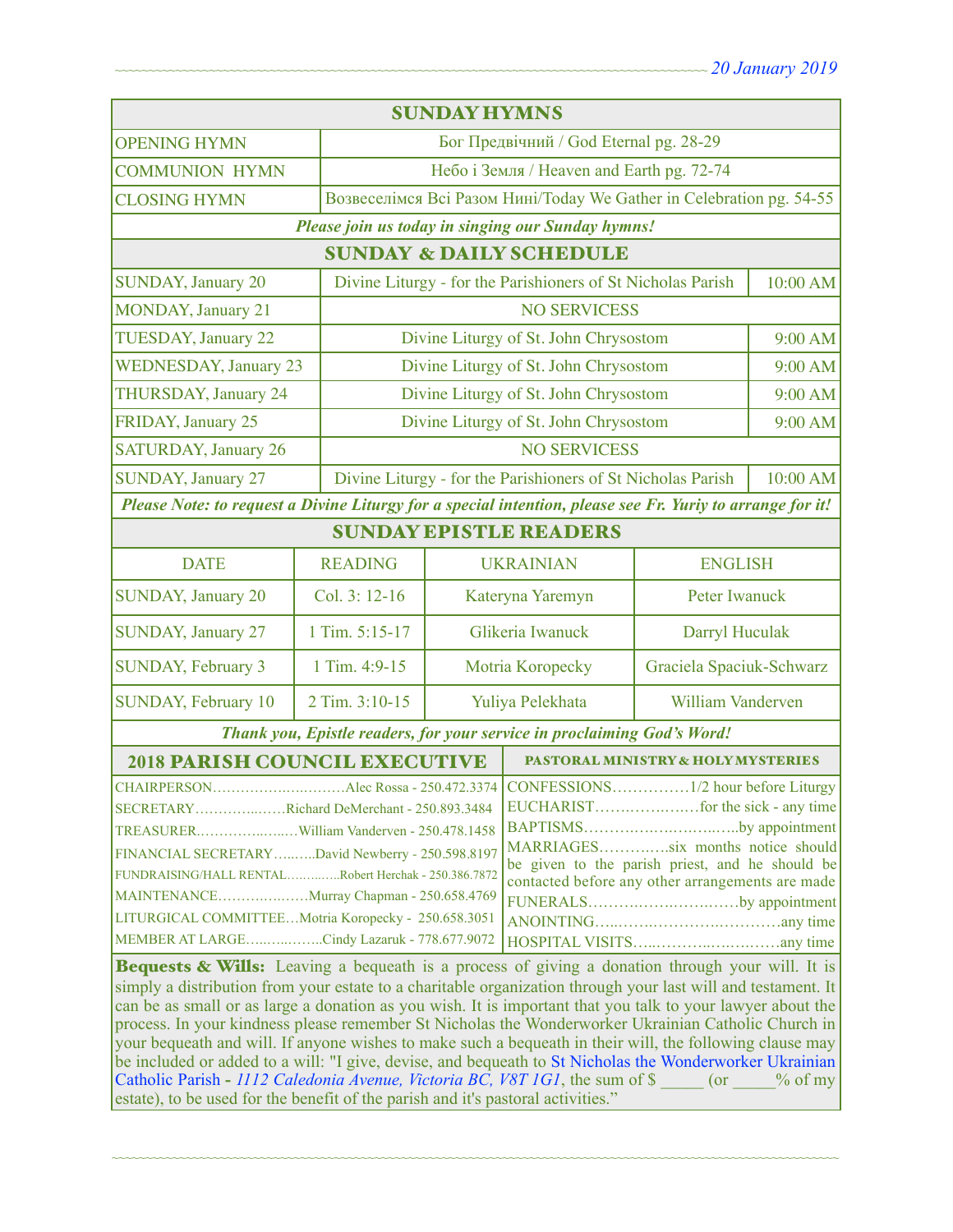### **Vibrant Parish Prayer**

**O** God, Creator of Heaven and Earth! Because of your indescribable love for us, you sent your Only-Begotten Son, Our Lord and Saviour, Jesus Christ - The Way, The Truth, and The Life and our Salvation. In His name, we turn to You. Strengthen our hearts and minds in Christian love and in unity of purpose as we strive to build a Vibrant Parish. Give us the grace to model our lives according to the Word of God. Instill in us the desire to pray and to celebrate the Holy Mysteries as one Christian Family in our Parish Community. Inspire us to follow Your great command to be a servant to the less fortunate among us! Grant this, O Lord, through the mercies and love for mankind of Your Only-Begotten Son with whom You are blessed, together with Your All-Holy, Good and Life-Giving Spirit, now and forever and ever. Amen!



## **St. Nicholas Parish**

**A Place To Encounter The Living Christ** Through the word, the Holy Mysteries & Prayer, Serving One's Neighbor, Leadership Fostering & Serving Unity and Missionary Spirit (His Beatitude Sviatoslav)



### **Молитва Живої Парафії**

**Г**осподи Ісусе Христе, Пастирю Добрий, як колись Ти пригорнув заблуканих овечок, щоб вони пізнали Твій голос і були Твоїм стадом, так і сьогодні глянь ласкаво з небесних висот на нашу парафію та зішли на неї Твого Святого Духа, щоб вона була місцем пізнання радості Доброї Новини. Скріплюй нас Твоєю присутністю та єднай нас кожночасно в молитві. Даруй нам духа служіння ближньому, щоб у нашій парафії кожний міг зустріти Тебе, милостивого Бога. Благослови наш духовний провід Твоєю мудрістю і дай, щоб ніхто з нас не шкодував ні часу, ні талантів, ні матеріальних дібр для розбудови Твого царства. Єднай нас у мирі та злагоді, щоб ми були Твоєю спільнотою любові. Всели в нас місійного духа, щоб ми стали тим світилом євангельського слова, молитви і добрих діл, що кличе кожного до участі в Божественному житті, щоб славилося, Спасе, Твоє Ім'я з безначальним Твоїм Отцем та пресвятим, благим і животворящим Твоїм Духом нині, і повсякчас, і на віки віків. Амінь.

# DIVINE LITURGY PROPERS

*The Divine Liturgy - An Anthology for Worship: Liturgy - pg. 270-318; propers - pg. 333 The Liturgy prescribed for today is that of St. John Chrysostom.* 

**Troparion, Tone 2:** When You went down to death, O Life Immortal,\* You struck Hades dead with the blazing light of Your divinity.\* When You raised the dead from the nether world,\* all the powers of heaven cried out:\* "O Giver of Life, Christ our God, glory be to You!"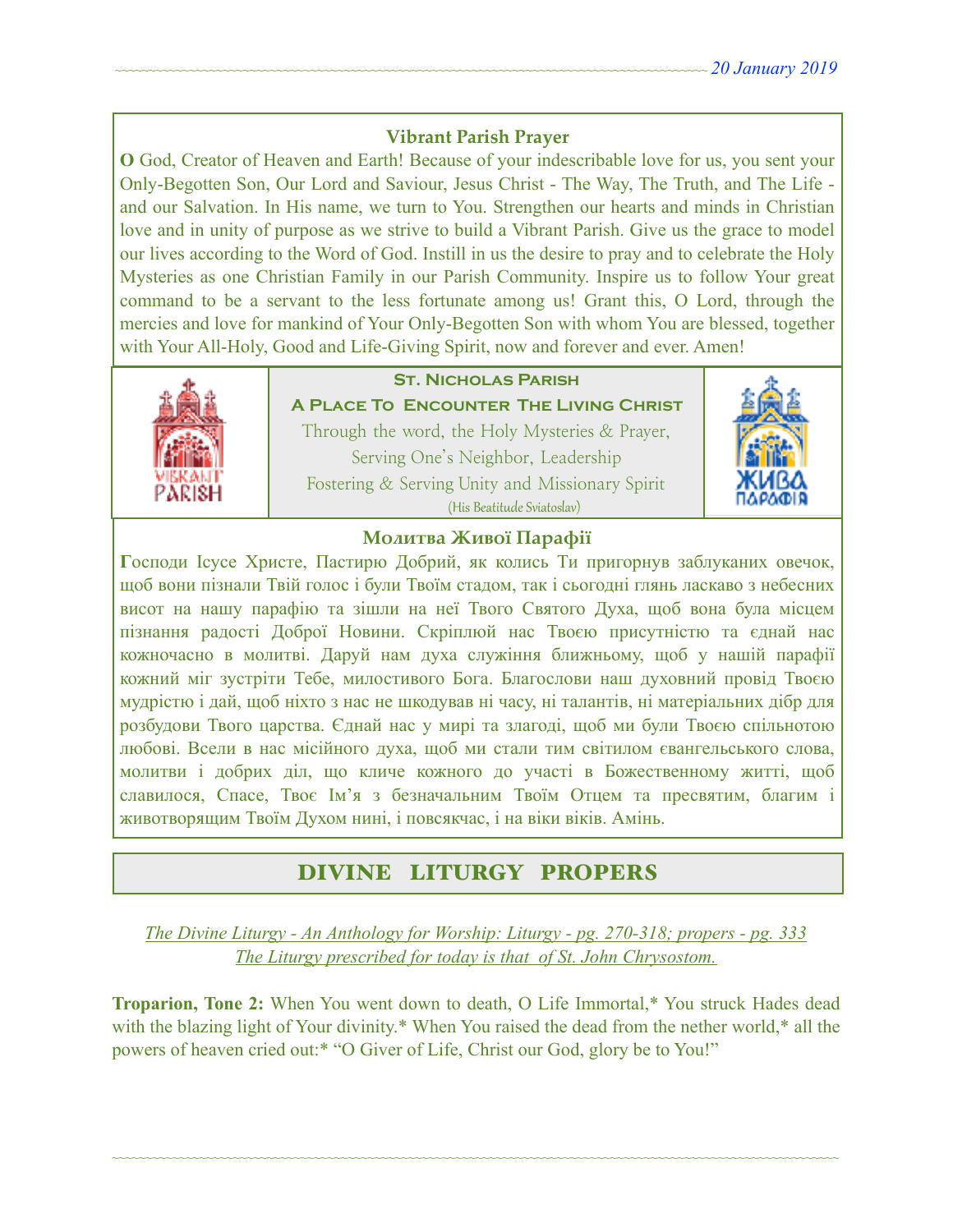**Glory: Kontakion, Tone 2:** You rose from the tomb, O almighty Saviour,\* and Hades, seeing this wonder, was stricken with fear; and the dead arose.\* Creation saw and rejoices with You, and Adam exults.\* And the world, my Saviour, sings Your praises forever.

**Now: Theotokion, Tone 2:** The tomb and death could not hold the Mother of God,\* unceasingly in her intercession and an unfailing hope of patronage,\* for as the Mother of Life she was transferred to life\* by Him Who had dwelt in her ever-virgin womb.

**Prokeimenon, Tone 2:** The Lord is my strength and my song of praise, and He has become my salvation. *Verse:* The Lord has indeed chastised me, but He has not delivered me to death.

**Epistle - Col. 3:12-16 -** A Reading from the Letter of Saint Apostle Paul to Colossians: Brothers and sisters, put on then, as God's chosen ones, holy and beloved, heartfelt compassion, kindness, humility, gentleness, and patience, bearing with one another and forgiving one another, if one has a grievance against another; as the Lord has forgiven you, so must you also do. And over all these put on love, that is, the bond of perfection. And let the peace of Christ control your hearts, the peace into which you were also called in one body. And be thankful. Let the word of Christ dwell in you richly, as in all wisdom you teach and admonish one another, singing psalms, hymns, and spiritual songs with gratitude in your hearts to God.

**Alleluia, Tone 2:** *Verse:* The Lord will hear you in the day of tribulation; the name of the God of Jacob will shield you. *Verse:* Lord, grant victory to the king and hear us in the day that we shall call upon You.

**Gospel - Luke 18:18-27 -** At that time a certain ruler asked him, 'Good Teacher, what must I do to inherit eternal life?' Jesus said to him, 'Why do you call me good? No one is good but God alone. You know the commandments: "You shall not commit adultery; You shall not murder; You shall not steal; You shall not bear false witness; Honour your father and mother." ' He replied, 'I have kept all these since my youth.' When Jesus heard this, he said to him, 'There is still one thing lacking. Sell all that you own and distribute the money to the poor, and you will have treasure in heaven; then come, follow me.' But when he heard this, he became sad; for he was very rich. Jesus looked at him and said, 'How hard it is for those who have wealth to enter the kingdom of God! Indeed, it is easier for a camel to go through the eye of a needle than for someone who is rich to enter the kingdom of God.' Those who heard it said, 'Then who can be saved?' He replied, 'What is impossible for mortals is possible for God.'

**Communion Hymn:** Praise the Lord from the heavens;\* praise Him in the highest.\* Alleluia, alleluia,\* alleluia!

**Prayer After Holy Communion:** Having been made worthy to partake in a mystical way of Your immaculate Body and precious Blood, O Christ our God, I acclaim and bless, worship and glorify You, and proclaim the greatness of Your saving acts, now and for ever and ever. Amen. *(more Prayers After Holy Communion on pg. 324-326 in the Anthology book).*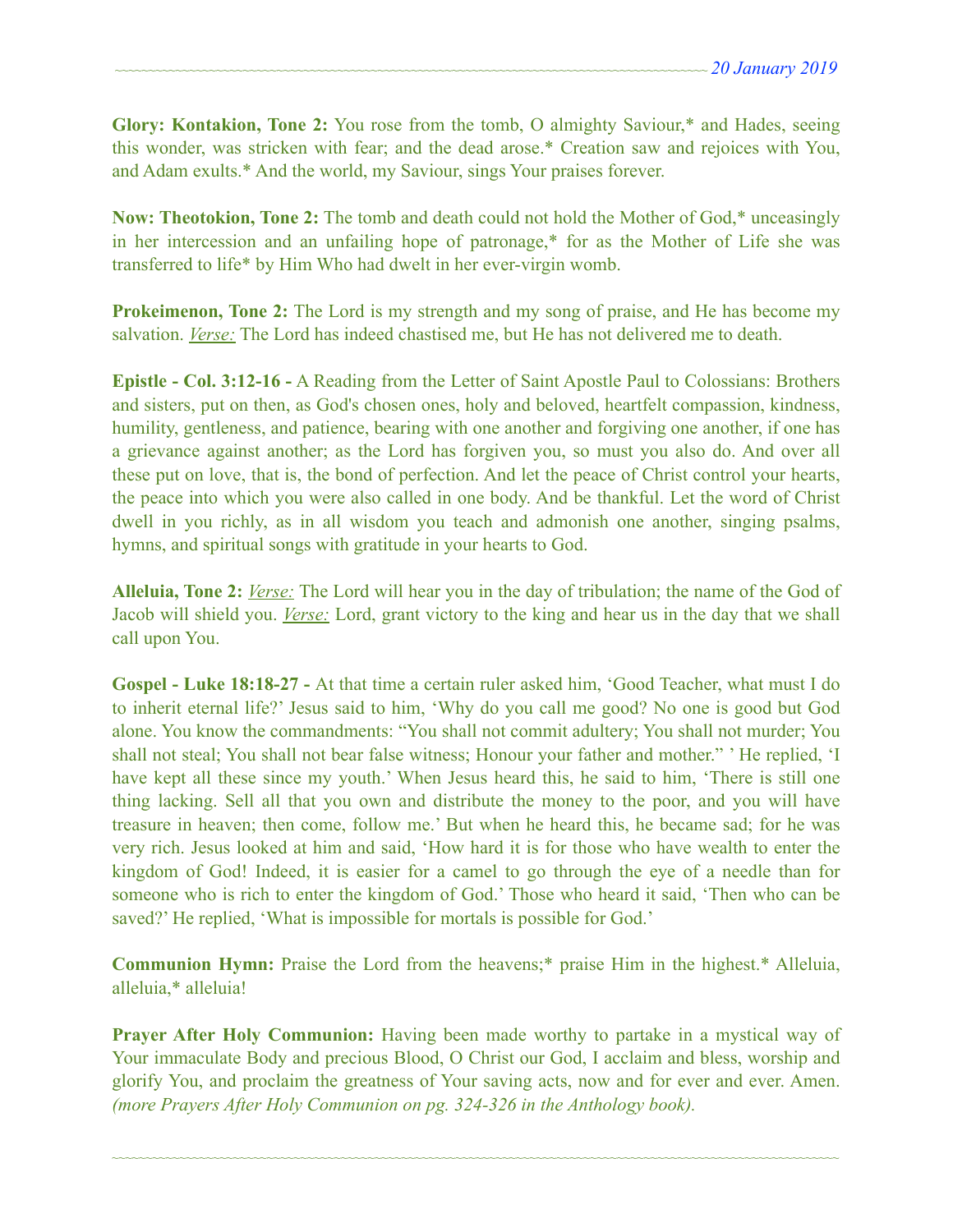### $\left| \diamond \right| \diamond \left| \diamond \right|$

**Тропар, глас 2:** Коли зійшов Ти до смерти, Життя безсмертне,\* тоді ад умертвив ти блистінням Божества.\* Коли ж і умерлих із глибин підземних воскресив Ти,\* всі сили небесні взивали:\* Життедавче, Христе Боже наш, слава Тобі.

**Слава: Кондак, глас 2:** Воскрес єси з гробу, всесильний Спасе,\* і ад, увидівши чудо, зжахнувся та й мертві встали;\* а творіння, бачивши, радіє з Тобою, й Адам веселиться,\* і світ, Спасе мій, повсякчас Тебе оспівує.

**І нині: Богородичний, глас 2:** У молитвах невсипущу Богородицю,\* і в заступництві несхитне уповання не втримали в собі гріб і смерть;\* бо як Матір Життя покликав до життя Той,\* Хто в лоно вселився повсякчас дівственне.

**Прокімен, глас 2:** Господь – моя сила і моя пісня, \* і Він став моїм спасінням. *Стих:*  Тяжко покарав мене Господь, та не передав мене смерті.

**Апостол - Кол. 3:12-16 -** До Колосян послання Святого Апостола Павла читання: Браття і сестри, зодягніться, як Божі вибранці, святі та улюблені, у щире милосердя, добротливість, покору, лагідність, довготерпіння. Терпіть один одного, і прощайте собі, коли б мав хто на кого оскарження. Як і Христос вам простив, робіть так і ви! А над усім тим зодягніться в любов, що вона союз досконалости! І нехай мир Божий панує у ваших серцях, до якого й були ви покликані в одному тілі. І вдячними будьте! Слово Христове нехай пробуває в вас рясно, у всякій премудрості. Навчайте та напоумляйте самих себе! Вдячно співайте у ваших серцях Господеві псалми, гімни, духовні пісні!

**Алилуя, глас 2:** *Стих:* Вислухає тебе Господь у день печалі, захистить тебе ім'я Бога Якова. *Стих:* Господи, спаси царя і вислухай нас, коли будемо взивати до Тебе.

**Євангеліє - Лука 18:18-27 -** У той час приступив до Ісуса один знатний і спитав: "Учителю благий, що мені робити, щоб успадкувати життя вічне?" А Ісус озвавсь до нього: "Чому мене звеш благим? Ніхто не благий, хіба один Бог. Ти заповіді знаєш: не перелюбствуй, не вбивай, не кради, не свідкуй ложно, шануй свого батька і матір." Той же відповів: "Все це я зберіг змалку." Почувши те Ісус, сказав до нього: "Одного ще тобі бракує: продай усе, що маєш, і роздай бідним, і будеш мати скарб на небі; тоді прийди і йди слідом за мною." Почувши це, той засмутився вельми, бо був дуже багатий. Глянув Ісус на нього й мовив: "Як тяжко тим, що багатства мають, увійти в Царство Боже! Легше пройти верблюдові крізь вушко в голці, ніж багатому ввійти в Царство Боже." А ті, що слухали, сказали: "Хто ж тоді може спастися?" Він відповів: "Неможливе в людей, можливе є в Бога."

**Причасний:** Хваліте Господа з небес, хваліте Його на висотах. Алилуя, aлилуя, aлилуя!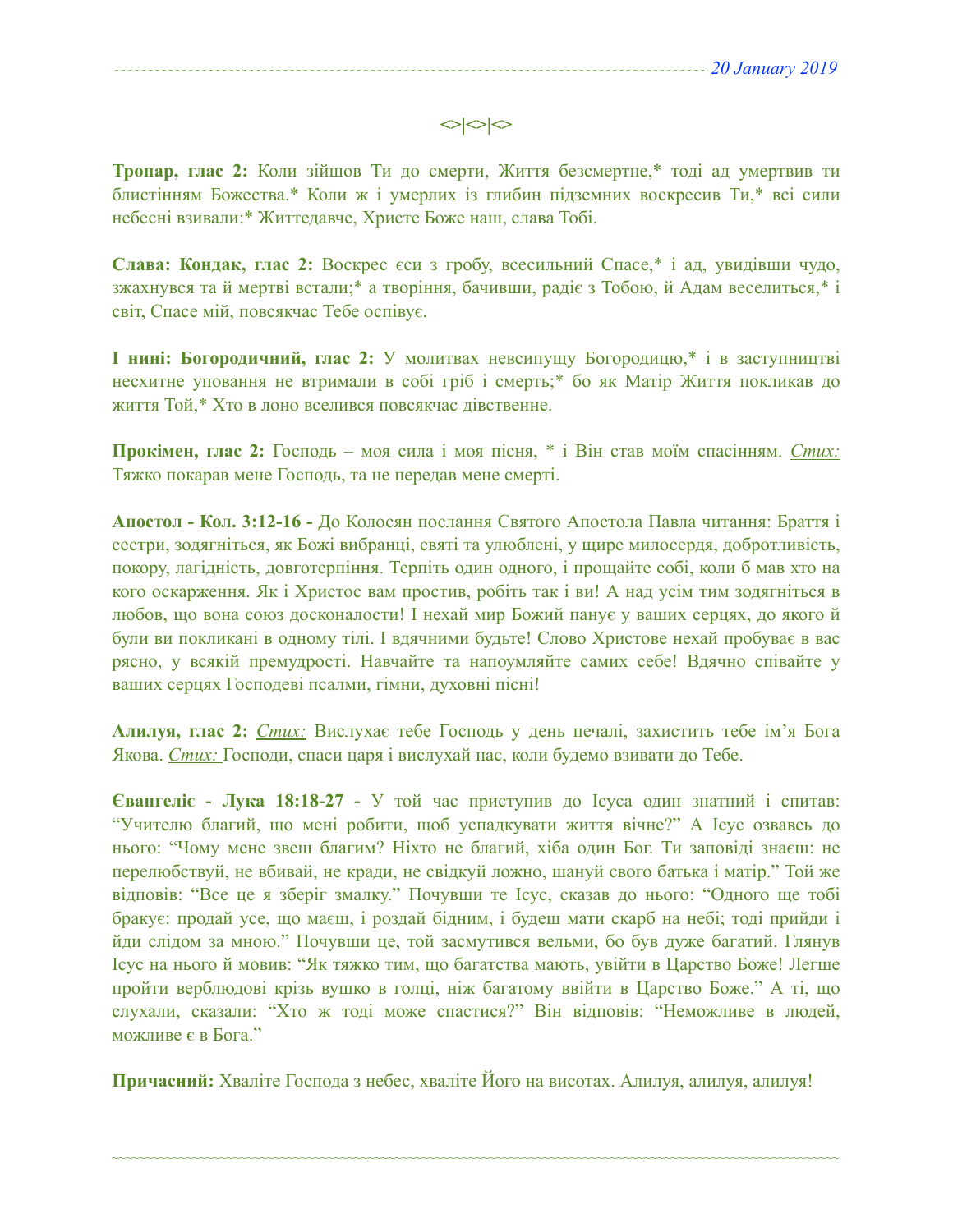**Молитва По Святім Причастю:** Таїнственно удостоївшись бути причасником Твого пречистого тіла і чесної крови, Христе Боже, оспівую і благословлю, поклоняюся, і славлю, і величаю спасіння Твої, Господи, нині і повсякчас, і на віки вічні. Амінь. *(більше Молитов По Святім Причастю на ст. 80-87 в маленькій книжечці "Божественна Літургія")*.

#### ANNOUNCEMENTS

- ✦**HAPPY BIRTHDAY** to JOYCE BOBAY and all those who celebrated their birthdays this past week. May the Lord Our God continue to bless you abundantly and the Holy Mother of God protects you at all times. Многая Літа!
- ✦**JORDAN HOME BLESSING:** If you would like Fr. Yuriy to visit your family & bless your home with Jordan water please fill out the Jordan Home Blessing **sign-up sheet** or contact him  $\omega$  st.nicholas.victoria $\omega$ gmail.com or  $\omega$  250.891.4507
- ✦**PRAYER REQUEST:** Please keep in your prayers GORD HRYHORYSHEN and other members of our parish, our family and friends who are ailing, in hospitals, nursing homes and those who are not able to join actively in their community.
- ✦**ST. NICHOLAS BOOK STORE:** The Divine Liturgy An Anthology of Worship **\$25**; "Christ Our Pascha" Catechism of the Ukrainian Catholic Church/"Христос Наша Пасха" Катехизм Української Католицької Церкви - **\$25**; "Sing to Our God" hymn book - **\$15**; Молитовник "Прийдіте Поклонімся" - **\$10;** "The Rosary - The Prayer Rule of the Mother of God in the Ukrainian Catholic Church" - **\$10.**
- ✦**PARISH CALENDAR OF BIRTHDAYS & ANNIVERSARIES:** If you would like to be included in our Parish Calendar of Birthday and Anniversary celebrations, please put date in our calendar located at the church vestibule. Each week, we will list the names in our parish bulletin so we can celebrate these happy occasions together!
- ✦**JOIN OUR CHOIR:** Do you enjoy singing? Please consider joining our St Nicholas Parish Choir and remember that we ALWAYS looking for new members! Contact Motria Koropecky for details at 250.658.3051.
- ✦**CATECHISM ANNOUNCEMENT:** "*And they were bringing to Him also the infants, in order that He may be touching them; but after the disciples saw it, they rebuked them. But Jesus called them to Himself and said, Let alone the little children to come to Me, and cease hindering them; for of such is the kingdom of God*." We are happy to welcome all children to our St. Nicholas The Wonderworker catechism program. Weekly classes are scheduled Sunday morning during Divine Liturgy. We want your children to learn more about their Catholic faith, sacred scripture, feast days, and religious practices and customs of the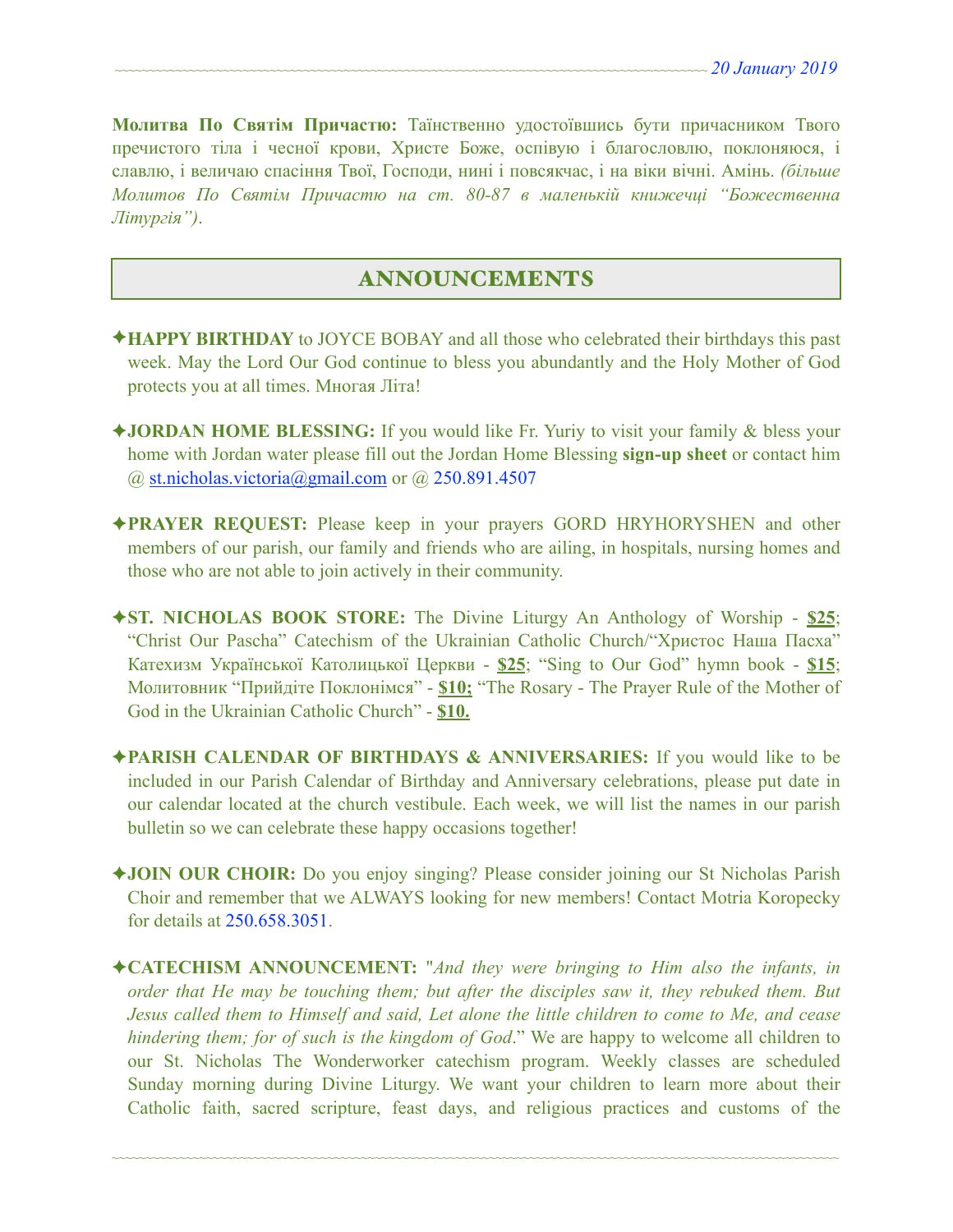Ukrainian Catholic church. If you have any questions, please do not hesitate to contact Marian Chalifoux at 250.507.1005.

- ✦**THRIFTY'S PRE-PAID FOOD CARDS** We all have to buy groceries. Why not have 6% of it returned back to the church at no extra charge! Cards are available in \$100, \$200, and \$500 denominations. Talk to Alec after today's liturgy to pre- order your cards. We need to sell A LOT of them! We encourage you to consider purchasing them for yourselves as gifts too.
- ✦**BE A STEWARD:** Have you ever wondered what more can you do to help our parish? Here are some suggestions: **Steward** of property security; **Steward** of grounds cleaning; **Steward** of cleaning church; **Steward** of church linen; **Steward** of outreach; **Steward** of caring; **Steward** of prayer; **Steward** of service. Quite often, our homebound or senior members, once active in their younger years, want to find purpose in their senior years. It's not only about doing but about "BEING" present to others. Contact Fr. Yuriy **OR** Darlene DeMerchant for more information. You will be amazed how "BEING" can make a difference.
- ✦**PARISH LIBRARY:** please visit our parish library and browse through the books on spirituality, church history, iconography, history of the Ukrainians in Canada, children's books and more… The library is located in the church vestibule. Please use a library book sign out form when borrowing a book.
- ✦**SUNDAY COFFEE VOLUNTEERS** act as hosts and serve light refreshments following the Sunday morning Divine Liturgy, providing an opportunity for the faithful to socialize with friends and visitors following their shared worship experience. We thank all of our parishioners who kind volunteer to serve refreshments. Whether you are new to the Parish, or are a longtime members, please join us for coffee. Please speak with Robert if you would like to volunteer.
- ✦**WE SHARE THE AIR:** Please keep it healthy and fragrant free. Someone in this area is scent-sitive. The chemicals used in scented products can make some people sick, especially those with fragrance sensitivities, asthma, allergies and other respiratory ailments. PLEASE DO NOT \*wear perfume, cologne, lotion, aftershave and other fragrances; \*USE unscented personal care products. Be Sensitive to Others. Thank you for your understanding. *St. Nicholas parish.*
- ✦**JANUARY 13, SUNDAY DONATIONS**  Coffee: \$50.75; Vigil lights: \$27.75; Loose collection: \$105.00; Envelope collection: \$427.00; Pre-authorized donations Jan 7 to Jan 13: \$220.00 **TOTAL: \$830.50**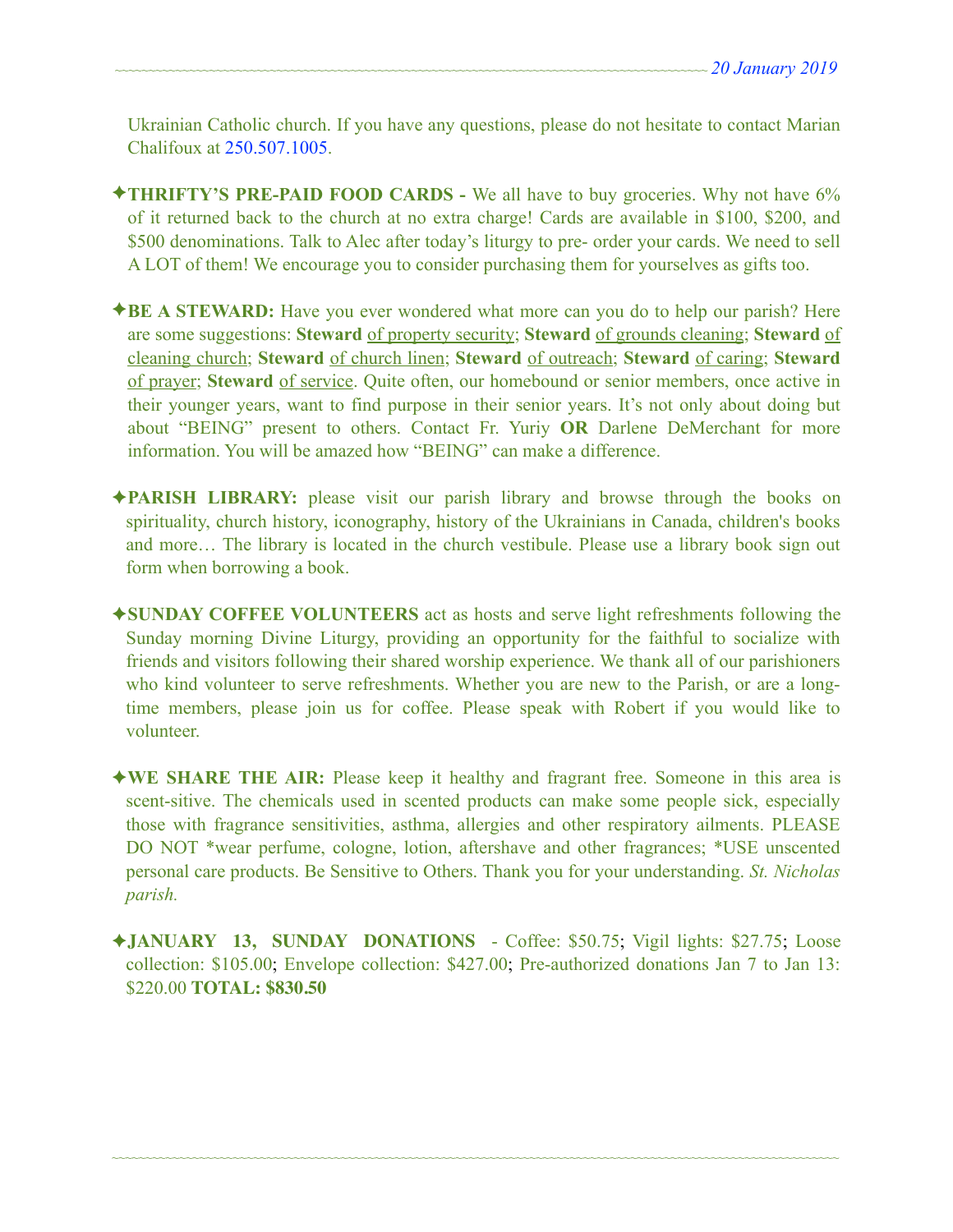#### **UKRAINIAN CATHOLIC LEADER SEES NEW POSSIBILITIES FOR ECUMENISM**

The formal recognition of the Orthodox Church of Ukraine brings "a wind of hope" that new opportunities will be created for dialogue and concrete cooperation in the search for Christian unity, said the head of the Ukrainian Catholic Church.

 Archbishop Sviatoslav Shevchuk, major archbishop of the Ukrainian Greek Catholic Church, said he already has agreed with the Orthodox Church's newly elected Metropolitan Epiphanius of Kiev to draw up a "road map" to examine where the two churches could work together.

 Ecumenical Patriarch Bartholomew of Constantinople formally signed a "tomos" Jan. 5 recognizing the Orthodox Church of Ukraine, which was formed by members of three separate Orthodox communities, including one formally tied to the Russian Orthodox Church for more than 300 years.

 Patriarch Kirill of Moscow, head of the Russian Orthodox Church, which oversaw the largest branch of Orthodox faithful in Ukraine, strongly objected to the move and announced in October that his church was breaking its eucharistic communion with Constantinople.

 The Vatican has not commented on the decision to recognize the independence of the Ukrainian church, insisting it was an internal Orthodox matter.

While the independence of the Orthodox Church of Ukraine was supported strongly by the country's government and the majority of its people, Shevchuk said care must be taken to ensure that politicians do not use the church for their political advantage.

 "The church must remain church, and state institutions and politicians must allow it to do so," he said. "That is, politicians need to rid themselves of the temptation of instrumentalizing the church for their own interests."

 And, he said, "I hope that our Orthodox brethren are mature enough not to let themselves be used as political agitators in the upcoming elections. Otherwise, this will discredit the moral authority of the church."

 As for relations between the new Orthodox Church and the Ukrainian Catholic Church, Shevchuk said the ultimate goal must be to fulfill Jesus' desire that his followers be one.